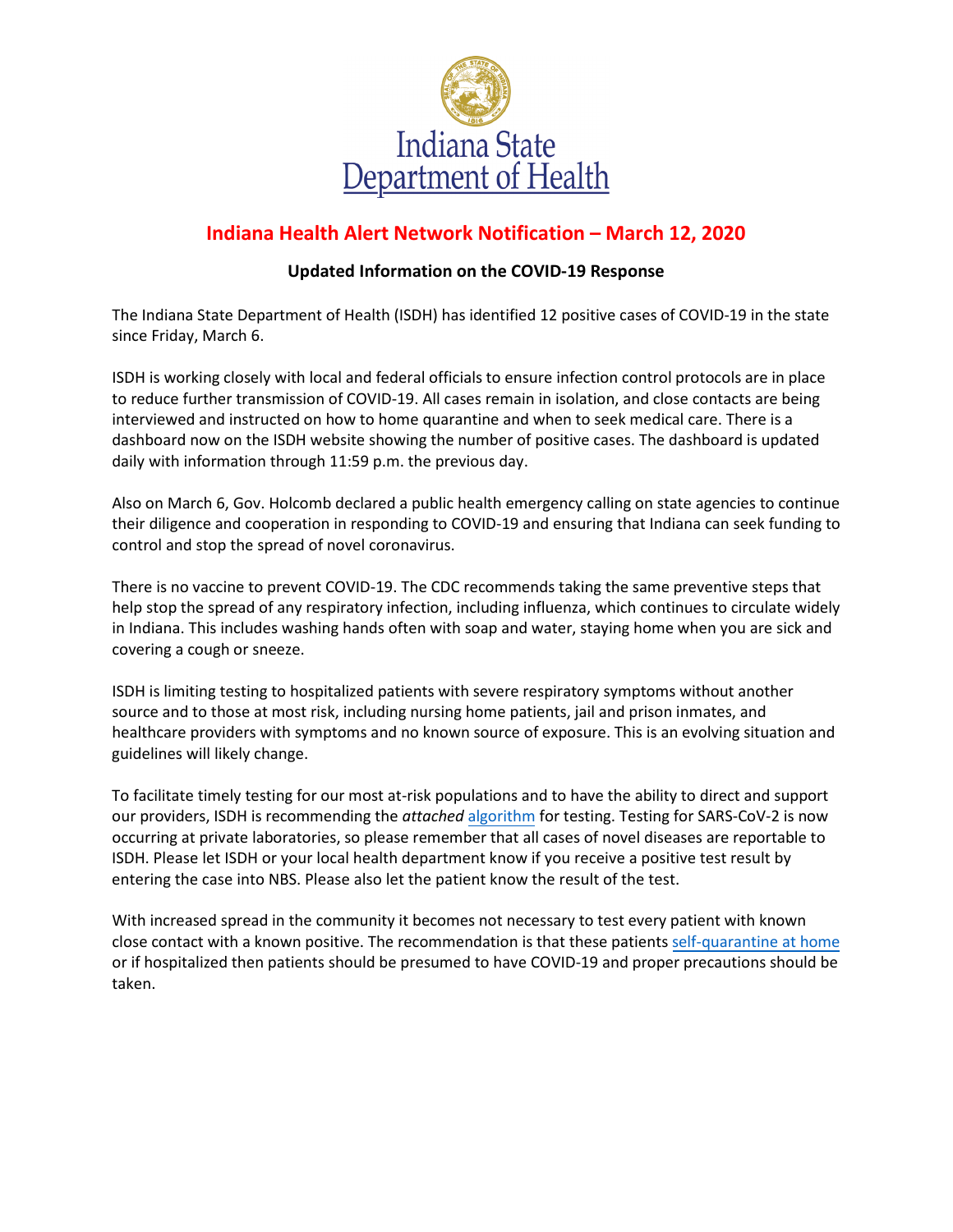

**If COVID-19 is suspected in a patient (as noted in the attached document), healthcare providers should immediately notify their local public health department AND the Indiana State Department of Health (ISDH) at (317) 233-7125 during normal business hours (M-F, 8 a.m.-8 p.m.) for consultation and testing authorization. For assistance after hours, contact (317) 233-1325 to reach the epidemiologist on call.** 

Patients seeking care at a healthcare facility suspected of having COVID-19 should be immediately placed in an airborne infection isolation room (AIIR), if available. Healthcare providers should implement standard, contact and airborne precautions (N95 respirator or PAPR), including eye protection (goggles or face shield) when caring for patients suspected of having COVID-19.

Low risk, mildly-symptomatic patient who suspects COVID-19, can be advised to self-quarantine at home, unless medical attention is required. For patients who call requesting testing, please and consult a private lab if the patient is not.

[Faciliti](https://www.in.gov/isdh/files/IN_COVID-19_Home_Care_2.28.20.pdf)es should seek to develop alternative means of evaluation and testing. Suggestions from the CDC include:

- **Utilizing telehealth to evaluate patients**
	- o **Performing routine follow up visits for chronic diseases so as to not potentially expose at risk patients**
	- o **Patients with symptoms of fever and respiratory illness that to do not require emergency care evaluation should be advised to stay at home**
		- **(Exceptions are people in a nursing home facility, prison, or jail and healthcare workers with symptoms of fever and respiratory and no known source)**
	- o **Patients recommended to stay at home can be advised on caring for themselves at home, symptoms to watch for, how to social distance, and when they should seek additional care**
- **Alternative sites of testing. Consider:**
	- o **Develop a team that can test people at home**
	- o **Drive-thru testing**
	- o **Setting up an alternative testing site for low risk patients away from the emergency department**
- **Train nurse lines and schedulers to ask specific questions to evaluate for potential COVID-19 cases**